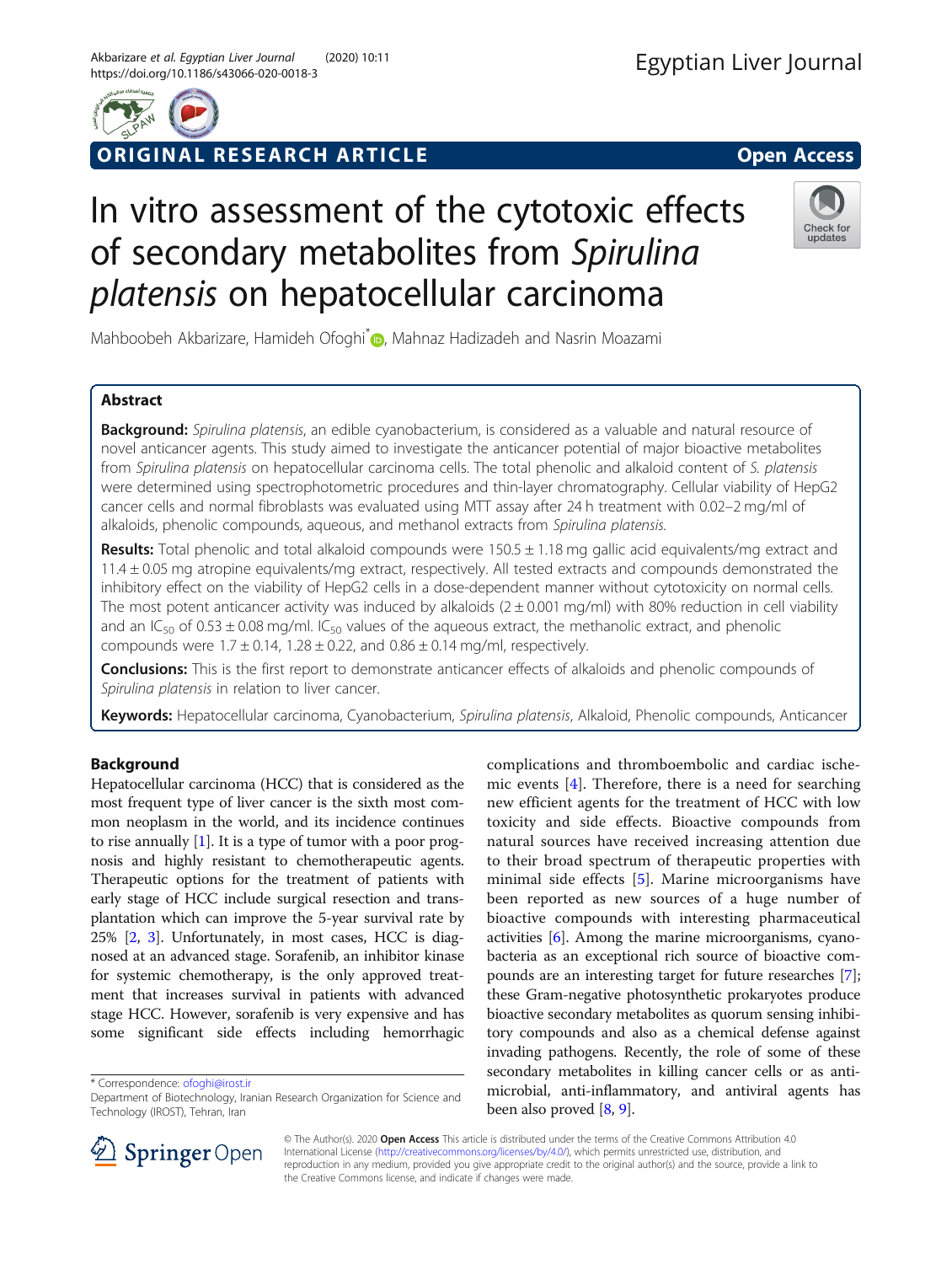<span id="page-1-0"></span>

Spirulina platensis (S. platensis), a well-known cyanobacterium with a long history of safe human food consumption, is a multicellular filamentous, spiral-shaped (Fig. 1), and photosynthetic microorganism that can easily grow in fresh water, marshes, and seawater [\[10](#page-6-0)]. It contains diverse nutrients such as protein, polyunsaturated fatty acids, vitamins (A, E, and  $B_{12}$ ), minerals, and various pigments. In addition to nutritional value, its potential therapeutic has been also reported [[11\]](#page-6-0).

Several studies illustrated that Spirulina extracts can stimulate the immune system, improve glucose and lipid metabolism, and prevent or inhibit different types of cancer [\[12](#page-6-0)–[15\]](#page-6-0). Spirulina has also been claimed to prevent chronic diffusion of liver disease [\[16](#page-6-0)]. However, there is little information about the effect of secondary metabolites isolated from this cyanobacterium on human tumor cells, and to data, no studies of alkaloids and phenolic compounds extracted from S. platensis were reported on human liver cancer. Although structures of these secondary bioactive metabolites and their pharmacological activities have been determined in plants, there are few studies in cyanobacteria such as Spirulina [[17](#page-6-0), [18\]](#page-6-0). Therefore, the aim of this study was to determine the total alkaloid and phenol content and cytotoxic effects of the aqueous and methanolic extracts, and the bioactive compounds which are isolated from S. platensis on the growth of human liver cancer cell line HepG2 as a model of the hepatocellular carcinoma.

### **Methods**

## Materials

Each constituent of Zarrouk's medium was obtained from Merck. Folin-Ciocalteu reagent, MTT (3-4,5-dimethylthiazol-z-yl)-2,5-diphenyltetrazolium bromide), gallic acid, bromocresol green, and all other chemicals and organic solvents were purchased from Sigma Chemical. Co. Fetal bovine serum (FBS) and other cultural materials were obtained from Invitrogen Corporation (USA). All other chemicals and reagents used in this study were of analytical grade.

#### Microorganism and growth conditions

The cyanobacterium S. platensis utilized in this work was obtained from Dr. M. Amin Hejazi (Agricultural Biotechnology Research Institute of Iran) and was grown in Zarrouk's medium [[19](#page-6-0)], under the condition of pH 10 and  $30 \pm 2$  °C under the illumination of 4 klx light intensity for 15 days. The harvested biomass was dried in a freeze dryer and stored at 4 °C.

#### Extract preparation

To obtain the aqueous extract, the biomass of S. platensis was ground and dried at 40 °C. One gram of dried powder was mixed with 10 ml distilled water and stirred for 60 min. The extract was then centrifuged at 7000 rpm for 20 min. Then the supernatant was separated and dried.

To obtain the methanolic extract, 10 g of dried powder from S. platensis was extracted with 90% methanol three times. After filtration, the extract was evaporated at 40 °C to dryness.

Finally, both the extracts (aqueous and methanol) were dissolved separately in DMSO and diluted with culture medium for the cytotoxicity tests.

#### Isolation of alkaloids

Ten grams of ground S. platensis biomass was extracted with methanol. The methanolic extract then was filtrated, and the solvent was evaporated at 40 °C. The crude extract was then extracted with 5% aqueous acetic acid and filtrated. The filtrate was extracted with  $CH<sub>2</sub>CL<sub>2</sub>$ , and the aqueous phase was then basified to pH 10 with 10%  $\text{Na}_2\text{CO}_3$ . The crude alkaloid mixture was then separated from other materials by extraction with  $CH<sub>2</sub>CL<sub>2</sub>$  and the organic solvent evaporation.

#### Isolation of phenolic compounds

To isolate phenolic compounds from *S. platensis*, 0.1 g of the biomass was dissolved in 10 ml of distilled water and incubated in shaking water bath at 80 °C for 10 min. Next, the extract was cooled to room temperature and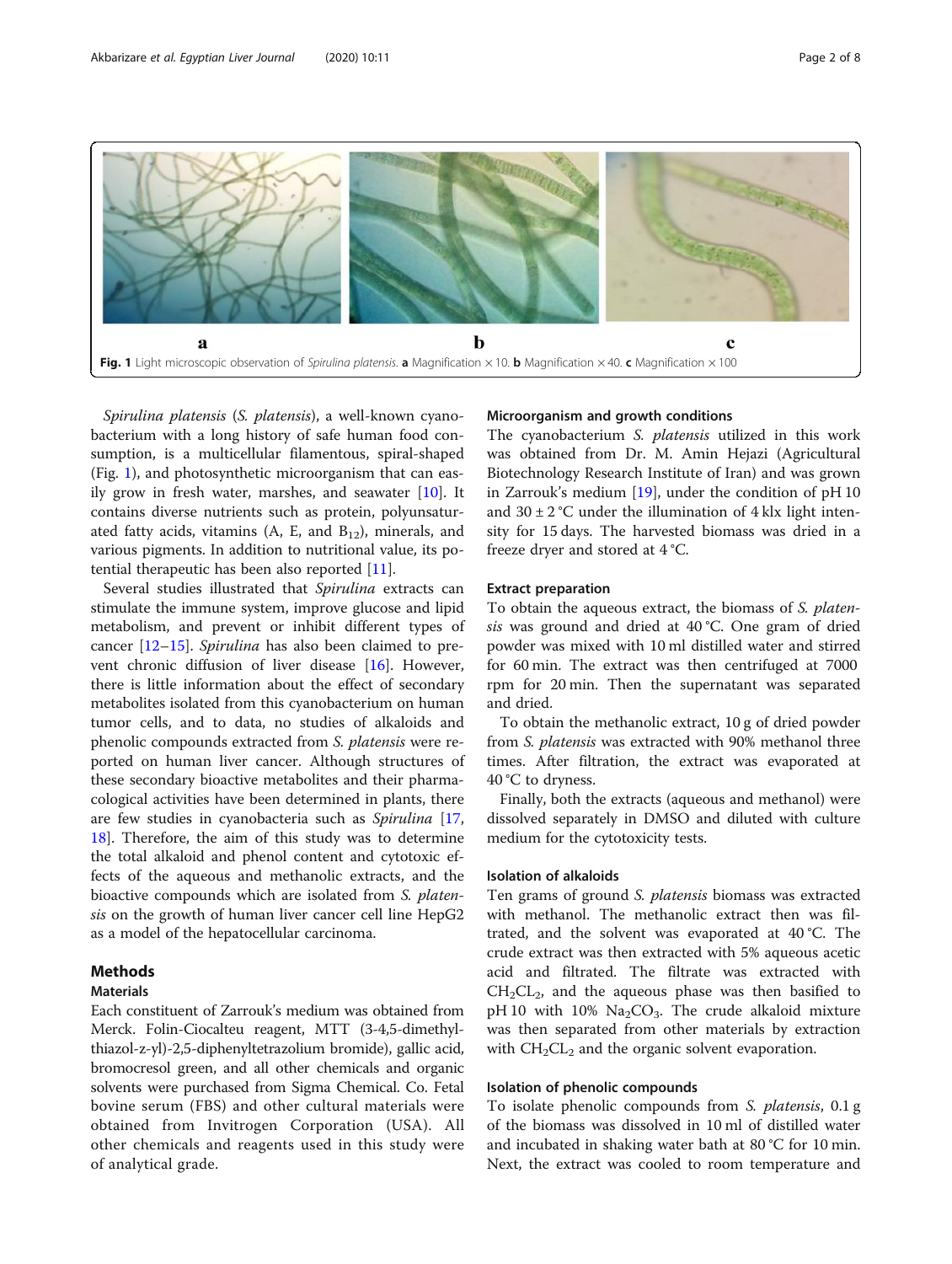centrifuge (6000 rpm, 5 min). The resulting supernatant was then separated and dried. Different concentration of the isolated phenolic compounds was prepared with sterile distilled water and used for testing the cytotoxicity activity.

#### Determination of total alkaloid content

Total alkaloid content was determined using back titration method. One gram of the extract was dissolved in chloroform (25 ml); 25 ml of  $H_2SO_4$  (0.02 N) was then added, and the solution was warmed for the removal of chloroform. Thereafter, the solution was cooled, and excess acid was back titrated with NaOH (0.02 N) and methyl red as an indicator. Each milliliter of sulfuric acid was considered to be 5.8 mg of alkaloids [[20](#page-6-0)].

#### Determination of total phenolic content

Total phenolic content of the S. platensis extracts was determined by the Folin-Ciocalteu method using the gallic acid as a standard (10–100 μg/ml). Briefly, 1 ml of the extract was diluted 1:10 with distilled water and mixture was incubated with 1 ml of the Folin-Ciocalteu phenol reagent for 5 min at room temperature. Then, 10 ml of 7%  $Na<sub>2</sub>Co<sub>3</sub>$  solution was added to the mixture and adjusted with distilled water to a final volume of 25 ml. The absorbance of the reaction was determined at 720 nm. The total phenol content was calculated from the gallic standard curve [\[21](#page-6-0)].

#### Thin-layer chromatography

The presence of alkaloids and phenolic compounds of S. platensis was qualitatively performed by thin-layer chromatography (TLC). Methanolic extracts of S. platensis were spotted on pre-coated silica gel 60 F264 plates. Solvent systems used for the separation of alkaloids and phenols were a mixture of methanol:demineralized water: ethyl acetate (16.5:13.5:100) and chloroform:methanol (27: 0.3). After separation of bioactive compounds, Dragendorff and Folin-Ciocalteu reagents were used respectively to identify the alkaloids and phenolic compounds.

#### Cell culture

Liver cancer cell line HepG2 and normal human fibroblast cells were obtained from the National center for sciences, Pasteur Institute, Tehran, Iran. The cells were cultured in RPMI-1640 medium containing 10% FBS, 100 V/ml of penicillin, and 100 μg/ml of streptomycin at 37 °C in a humidified 5%  $CO<sub>2</sub>$  incubator. After 90% confluency, cells were treated with 0.25% sterile trypsin and seeded at a concentration of  $1.0 \times 10^4$  cells/well into 96well microplates for 24 h prior to the addition of test compounds.

## In vitro evaluation of cellular viability

Liver cancer HepG2 and fibroblast normal cells were plated at a density of  $1.0 \times 10^4$  cells/well into a flat bottom 96-well plate and incubated at 37 °C in a humidified  $5\%$  CO<sub>2</sub> incubator. On the second day, cells were exposed to various concentrations (0.02–2 mg/ml) of the aqueous and methanol extracts or the bioactive compounds (phenolic compounds and alkaloids) extracted from S. platensis. The well-containing cells treated with DMSO (0.5%) instead of a test compound were utilized as controls. After 24 h of test compound treatment, 10 μl of the MTT solution (0.5 mg/ml) was added to the wells and plates were incubated for 4 h at 37 °C. The supernatant was then removed and the violet formazan crystals were dissolved with 100 μl DMSO, and adsorption at 570 nm was measured using a microplate ELISA Redder (Biotek). The  $IC_{50}$  values were calculated from the doseresponse inhibition curve.

#### Evaluation of morphological changes in cells

The morphology and viability of HepG2 cancer cells and normal fibroblast cells were observed in an inverted microscope (CETi) with magnification  $\times$  40 after 24 h incubation of cells with 0.02–2 mg/ml of the phenolic compounds, alkaloids, and methanolic extracts from S. platensis.

#### Results

#### Total phenol and alkaloid content

The content of total phenolic compounds in S. platensis extract using the Folin-Ciocalteu reagent was estimated as milligram of gallic acid equivalents per gram of dry weight (mg GA/g DW) of *S. platensis*. The amount of total phenolic compounds extracted from S. platensis was found  $150.5 \pm 1.18$  mg GA/g DW. The equation obtained from the standard curve was  $y = 0.00017x + 0.0008$ .

The alkaloid content was determined in the S. platensis extract and expressed in terms of atropine equivalents as milligram of atropine per gram of dry S. platensis weight (mg GA/g DW).

The standard curve equation was  $y = 0.0009x + 0.0761$ . According to the standard curve equation, the alkaloid content of S. *platensis* was found to be  $11.4 \pm 0.05$  mg AT/g DW.

### Thin-layer chromatography

The methanol extracts of *S. platensis* were evaluated for the presence of phenolic compounds and alkaloids using the TLC technique. As shown in Fig. [2](#page-3-0), a total of four different bands were recorded for alkaloids with Rf values of 0.645, 0.375, 0.16, 0.91, and 0.75 (Fig. [2\)](#page-3-0).

The TLC profile of total phenolic compounds showed more bands (7) than total alkaloids with Rf values ranging from 0.07 to 0.65 (Fig. [3](#page-3-0)).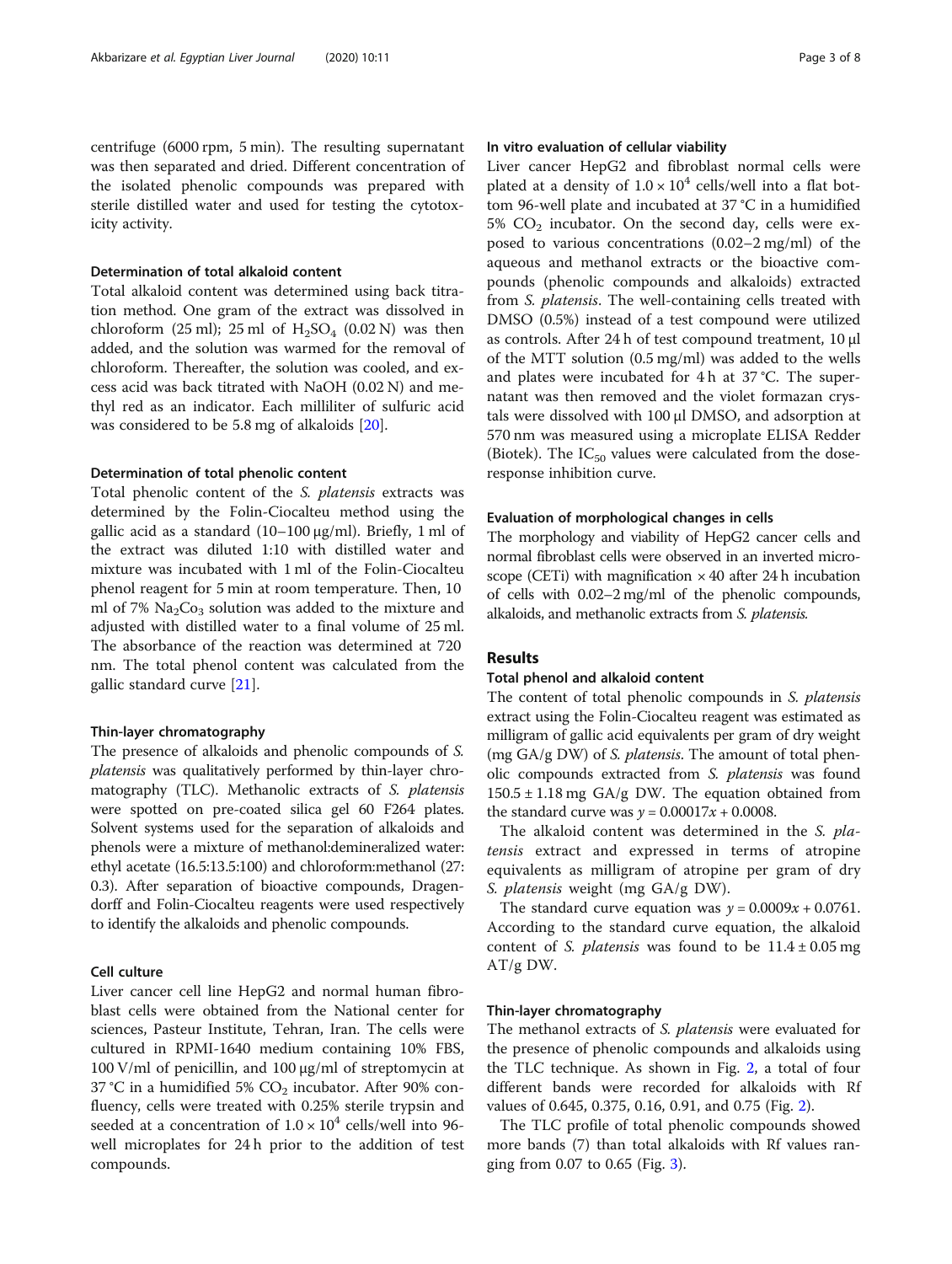after sprayed with Dragendorff's reagent

## Evaluation of cellular viability of S. platensis extracts and some of its bioactive compounds on HepG2 cells

The aqueous and methanolic extracts, phenolic compounds, and alkaloids of S. platensis were individually assessed for their effects on cell viability of HepG2 cells. All the tested compounds have shown a cytotoxic effect on liver cancer HepG2 cells in a concentration-dependent manner (Fig. [4](#page-4-0)).

respectively (Table [1](#page-4-0)). To evaluate the specificity of the tested extracts and

 $\mathbf b$ a

Fig. 3 Detection of phenolic compounds in the aqueous extract from S. platensis with a light treatment visible and **b** visible, after sprayed with Folin-Ciocalteu reagents

The result also showed that the bioactive compounds extracted from S. platensis were more active than crude extracts against HepG2 cells  $({\sim}$  3-fold). The most cytotoxic effect against HepG2 cells was observed with total alkaloids with  $IC_{50}$  value of 0.56 mg/ml. The  $IC_{50}$  values after treatment with aqueous and methanolic extracts and phenolic compounds were 1.9, 1.3, and 0.77 mg/ml

compounds to HepG2 cancer cells, the activity of

<span id="page-3-0"></span>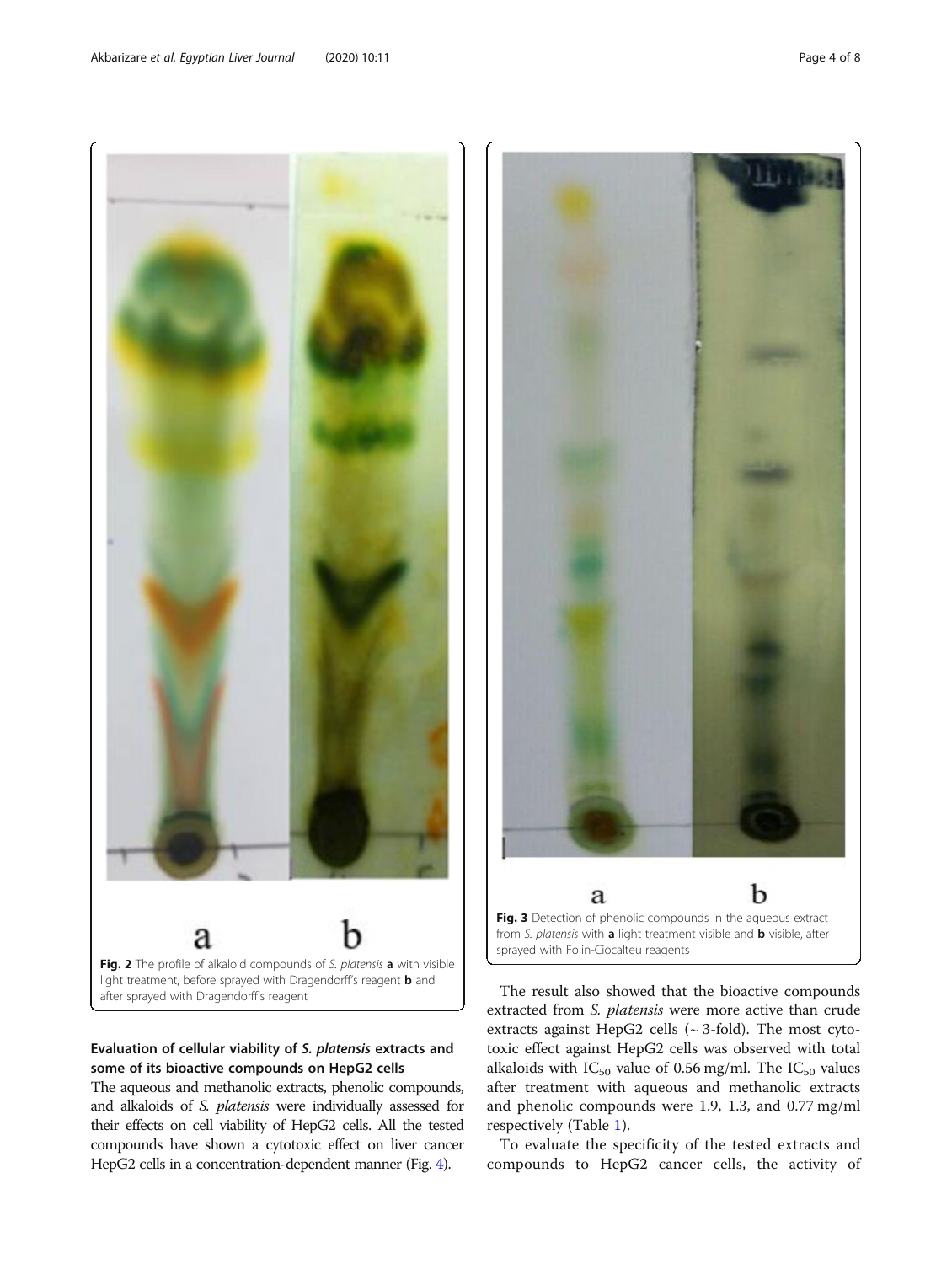<span id="page-4-0"></span>

these compounds on the viability of normal cells was also examined by cytotoxicity assay using human fibroblast cells. The cells were treated with the same concentration of compounds that were used for HepG2 cancer cells for 24 h. As shown in Fig. 4, all the tested compounds did not affect the viability of normal fibroblast cells with  $IC_{50} > 1$  mg/ml and were more specific to cancer HepG2 cells.

**Table 1** IC<sub>50</sub> values (mg/ml) obtained for the phenolic compounds, alkaloids, aqueous, and methanolic extracts of S. platensis on HepG2 and fibroblast cells

| Bioactive compounds<br>HepG <sub>2</sub>  | Fibroblast    |
|-------------------------------------------|---------------|
| $1.70 + 0.14$<br>Aqueous extract          | $2.34 + 0.06$ |
| Methanolic extract<br>$1.28 + 0.22$       | $7.43 + 0.04$ |
| Total phenolic compounds<br>$0.86 + 0.14$ | $1.07 + 0.07$ |
| Total alkaloids<br>$0.53 + 0.08$          | $1.46 + 0.05$ |

## Microscopic examination of morphological changes in HepG2 cells

After treatment, HepG2 cancer cells and normal fibroblast cells with the phenolic compounds, alkaloids, and aqueous and methanolic extracts from S. platensis, the morphology of HepG2 cells was abnormal compared with untreated cell control, but no significant morphological changes were observed in the normal fibroblast cell (data not shown). All the samples induced severe morphological changes in treated HepG2 cells such as rounding, shrinkage, and floating cells in the medium. It was clear that phenolic compounds and alkaloids had the most cytotoxic effect on HepG2 cells (Fig. [5\)](#page-5-0).

## **Discussion**

Cyanobacteria are one of the natural sources that demonstrate potential in anti-carcinogenesis. Essentially, the adverse and beneficial effects of extracts from cyanobacteria are due to their phytochemical content. Secondary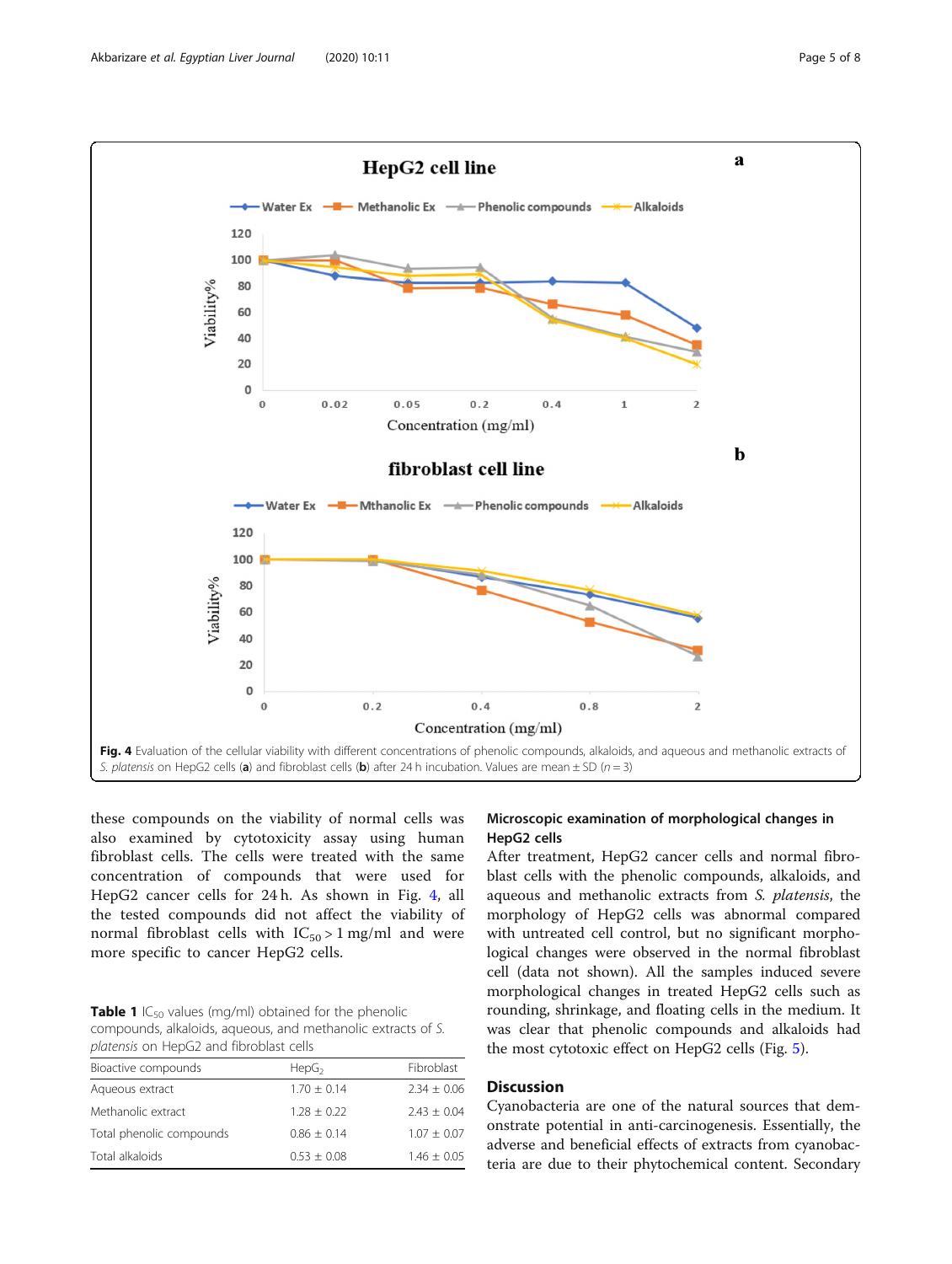<span id="page-5-0"></span>

metabolites produced by these microorganisms are excellent antioxidant and chemotherapeutic agents which are easily available, safe, and affordable [\[22](#page-6-0)].

Among cyanobacteria species, S. platensis is one of the most well-known and popular cyanobacteria due to its valuable constituents and many pharmaceutical activities such as antimicrobial, antioxidant, anti-inflammatory, antiaging, and anticancer activities [[23\]](#page-6-0).

The results of this study showed that the aqueous and methanolic extract from S. platensis can inhibit the proliferation of liver cancer cells (HepG2). However, two major secondary metabolites isolated from this cyanobacterium (phenolic and alkaloid compounds) exhibited greater anticancer activity that approximately was 3-fold and 2.5-fold more cytotoxic, respectively, than the S. platensis extracts. This could be because Spirulina extract is a complex mixture of substances and the part of bioactive compounds may be relatively low. The anticancer capacity of S. platensis extracts and some of its bioactive compounds was previously reported for different cell lines including Kasumi-1, K562 [\[24](#page-7-0)], pancreatic cancer cells [\[25\]](#page-7-0), HCT116 colon carcinoma cells [[15](#page-6-0)], Mcf-7 breast cancer cells [\[26,](#page-7-0) [27](#page-7-0)], and HepG2 cells [[27\]](#page-7-0). However, to the best of our knowledge, our study represents the first report on the anticancer activity of alkaloids and phenolic compounds extracted from S. platensis against hepatocellular carcinoma in vitro. Although the mechanism of anticancer activity of these compounds remains to be determined, our studies also indicated that S. platensis extracts and its bioactive compounds in the concentration range used (0.02–2 mg/ml) only specifically inhibited the growth of liver cancer cells but not significantly affect the proliferation and morphology of normal human fibroblasts. The water and methanolic extracts from Spirulina exhibited dose-dependent cytotoxicity against HepG2 cells with  $IC_{50}$  of  $1.7 \pm 0.14$  and  $1.28 \pm 0.22$  $1.28 \pm 0.22$  $1.28 \pm 0.22$  mg/ml, respectively. Similarly, Wu et al. [28] reported that the water extracts of Spirulina and Chlorella have potent antiproliferative effects on HSC and

HepG2 cells. However, the  $IC_{50}$  values were lower than those reported here. Another study [[27\]](#page-7-0) revealed that incubation of breast cancer Mcf-7 and liver cancer Hep $G_2$  cells with ethanol and chloroform extracts from S. platensis and Chlorella vulgaris (100 <sup>μ</sup>g/ml for 24 h) induced some cell inhibition growth, but did not reach 50% inhibition ( $IC_{50}$ ). The highest concentration of the extracts was 100 μg/ml, while we examined the effect of higher concentration of water and methanolic extracts from S. platensis and achieved 50% inhibition, of HepG2 cell growth after 24 h treatment. Currently, Hernandez et al. [[24](#page-7-0)] have reported the cytotoxic effects of S. platensis extracts on chronic leukemia K562 and leukemia Kasumi-1 cell line. The  $IC_{50}$  values of Spirulina water extract were found 15.77 mg/ml and 9.44 mg/ml, respectively, which were higher than those we obtained for HepG2 cells. These differences could be due to constituent variance among Spirulina species, changes in the type and amount of biologically active substances under different growth conditions, and/or type of cells tested. Therefore, in this study, the amounts of two major bioactive metabolites including alkaloids and phenolic compounds isolated from S. platensis were measured. Our results showed that *S. platensis* under the growth conditions listed in the "[Methods](#page-1-0)" section contains 1.14% and 15.05% of alkaloids and phenolic compounds, respectively. There are various reports on the content of Spirulina-containing bioactive compound. For example, a study by Agustini et al. [[29](#page-7-0)] indicated the absence of alkaloids in Spirulina, while Ali et al. [\[30\]](#page-7-0) reported higher phenolic compounds  $(21.88 \pm 1.67 \text{ mg } \text{GAEg}^{-1} \text{ dry WT})$ and total alkaloids  $(3.02 \pm 0.06%)$  than those reported in the present study for S. platensis. Moreover, although in this study, higher total amount and diversity of phenolic compounds isolated from Spirulina were confirmed by the TLC technique compared with its alkaloids, the cytotoxicity studies using these compounds revealed that alkaloids had stronger anticancer activity than the phenolic compounds against hepatoblastoma HepG2 cell. Although, according to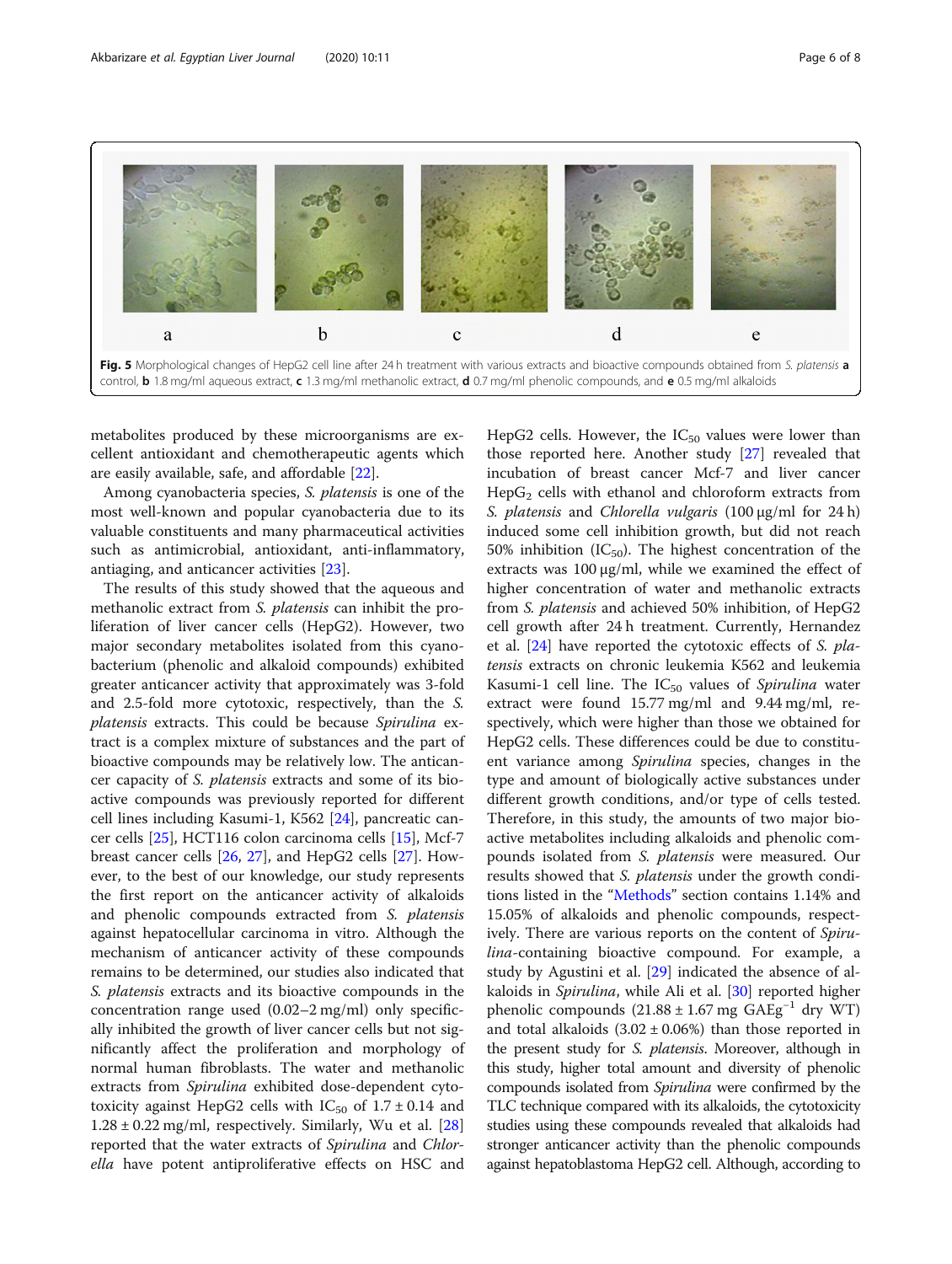<span id="page-6-0"></span>the literature [\[31](#page-7-0)–[33\]](#page-7-0), both alkaloids and phenolic compounds isolated from natural sources have shown potent anticarcinogenic activities in vitro and in vivo, based on the results obtained in the present study, we think that molecules with stronger anticancer effects may exist among the alkaloids extracted from S. platensis compared with its phenolic compounds. Therefore, further investigation on alkaloids of S. platensis seems vital. Some of the alkaloids such as camptothecin and vinblastine have already been successfully developed into chemotherapeutic drugs [\[34](#page-7-0)]. These secondary metabolites function as therapeutics by modulating key signaling pathways involved in apoptosis, cell cycle, proliferation, and metastasis, as well as inhibiting the enzyme topoisomerases, which disrupts DNA synthesis and DNA repair [\[35](#page-7-0)–[37\]](#page-7-0). In summary, this study reports for the first time that alkaloids and phenolic compounds extracted from *S. platensis* cause a dose-dependent inhibition of HepG2 cell growth without significant cytotoxicity in normal human fibroblasts.

Therefore, further studies are needed to isolate, identify, and purify the bioactive molecules present in these compounds. Moreover, research on mechanisms of action will be necessary to better understand the anticancer activity of these bioactive metabolites against hepatocellular carcinoma.

#### Conclusion

It can be concluded from the results obtained in this study that alkaloids and phenolic compounds extracted from S. platensis have the potential to further develop as new natural anticancer agents effective against hepatocellular carcinoma, but more confirmatory studies and clinical trials are necessary before the introduction of them for the treatment of HCC.

#### Acknowledgements

We gratefully acknowledge Dr. Hejazi (Agricultural Biotechnology Research Institute of Iran) for supplying the strain of Spirulina used in this study.

#### Authors' contributions

MA performed experiments and prepared the manuscript; HO designed and directed the study; MH co-supervised the study and NM co-advised the study. All authors read and approved the final manuscript.

#### Funding

This research did not receive any specific grant from funding agencies in the public, commercial, or not-for-profit sectors.

#### Availability of data and materials

Data and materials were available for study.

Ethics approval and consent to participate Not applicable.

#### Consent for publication

Not applicable.

#### Competing interests

The authors declare that they have no competing interests.

Received: 29 October 2019 Accepted: 23 January 2020 Published online: 13 March 2020

#### References

- 1. Waghray A, Murali AR, Menon KN (2015) Hepatocellular carcinoma: from diagnosis to treatment. World J Hepatol 7:1020–1029
- 2. Garrean S, Hering J, Saied A, Helton WS, Espat NJ (2008) Radiofrequency ablation of primary and metastatic liver tumors: a critical review of the literature. Am J Surg 195:508–520
- 3. Ghouri YA, Mian I, Rowe JH (2017) Review of hepatocellular carcinoma: epidemiology,etiology, and carcinogenesis. J Carcinogenesis 16:1–33
- 4. Li Y, Gao ZH, Qu XJ (2015) The adverse effects of sorafenib in patients with advanced cancers. Basic Clin Pharmacol Toxicol 116:216–221
- 5. Caicedo NH, Kumirska J, Neumann J, Stolte S, Thöming J (2012) Detection of bioactive exometabolites produced by the filamentous marine cyanobacterium Geitlerinema sp. Mar Biotechnol 14:436–445
- 6. Montaser R, Luesch H (2011) Marine natural products: a new wave of drugs? Future Med Chem 3(12):1475–1489
- 7. Singh R, Parihar P, Singh M, Bajguz A, Kumar J, Singh S, Singh VP, Prasad SM (2017) Uncovering potential applications of cyanobacteria and algal metabolites in biology, agriculture and medicine: current status and future prospects. Front Microbiol 8:1–37
- 8. Mayer AM, Hamann MT (2004) Marine pharmacology in 2000: marine compounds with antibacterial, anticoagulant, antifungal, anti-inflammatory, antimalarial, antiplatelet, anti-tuberculosis, and antiviral activities; affecting the cardiovascular, immune, and nervous systems and other miscellaneous mechanisms of action. Mar Biotechnol 6(1):37–52
- 9. Vijayakumar S, Menakha M (2015) Pharmaceutical applications of cyanobacteria—a review. J Acute Med 5(1):15–23
- 10. Saranraj P, Sivasakthi S (2014) Spirulina platensis–food for future: a review. Asian J Pharm Sci Technol 4(1):26–33
- 11. Khan Z, Bhadouria P, Bisen P (2005) Nutritional and therapeutic potential of Spirulina. Curr Pharm Biotechnol 6(5):373–<sup>379</sup>
- 12. Watanuki H, Ota K, Tassakka ACMA, Kato T, Sakai M (2006) Immunostimulant effects of dietary Spirulina platensis on carp, Cyprinus carpio. Aquaculture 258(1–4):157–163
- 13. Nawrocka D, Kornicka K, <sup>Ś</sup>mieszek A, Marycz K (2017) Spirulina platensis improves mitochondrial function impaired by elevated oxidative stress in adipose-derived mesenchymal stromal cells (ASCs) and intestinal epithelial cells (IECs), and enhances insulin sensitivity in equine metabolic syndrome (EMS) horses. Marine Drugs 15(8):1–27
- 14. Chu W-L, Lim Y-W, Radhakrishnan AK, Lim P-E (2010) Protective effect of aqueous extract from Spirulina platensis against cell death induced by free radicals. BMC Complement Altern Med 10(1):1–8
- 15. Zaid AAA, Hammad DM, Sharaf EM (2015) Antioxidant and anticancer activity of Spirulina platensis water extracts. Int J Pharmacol 11(7):846–<sup>851</sup>
- 16. Orynchak M, Virstiuk N, Kuprash L, Panteleĭmonova T, Sharabura L (2000) Clinical and experimental study of spirulina efficacy in chronic diffuse liver diseases. Likars' ka sprava 6:89–93
- 17. Ahuchaogu AA, Chukwu OJ, Echeme JO (2017) Secondary Metabolites from Mimosa Pudica: Isolation, Purification and NMR Characterization. IOSR J Appl Chem 10(3):15–20
- 18. Kabera JN, Semana E, Mussa AR, He X (2014) Plant secondary metabolites: biosynthesis, classification, function and pharmacological properties. J Pharm Pharmacol 2:377–392
- 19. Zarrouk C. Influence de divers facteuors physiques et chimiques sur lacroissance et la (1966) photosynthese de, Geitle, Spirulina maxima: Ph. D. Thesis, University of Paris, France
- 20. Shanab SM, Mostafa SS, Shalaby EA, Mahmoud GI (2012) Aqueous extracts of microalgae exhibit antioxidant and anticancer activities. Asian Pac J Trop Biomed 2(8):608–615
- 21. Yildiz G, Vatan Ö, Çelikler S, Dere Ş (2011) Determination of the phenolic compounds and antioxidative capacity in red algae Gracilaria bursa-pastoris. Int J Food Prop 14(3):496–502
- 22. Romano G, Costantini M, Sansone C, Lauritano C, Ruocco N, Ianora A (2017) Marine microorganisms as a promising and sustainable source of bioactive molecules. Mar Environ Res 128:58–69
- 23. Hoseini S, Khosravi-Darani K, Mozafari M (2013) Nutritional and medical applications of spirulina microalgae. Mini Rev Med Chem 13(8):1231–1237